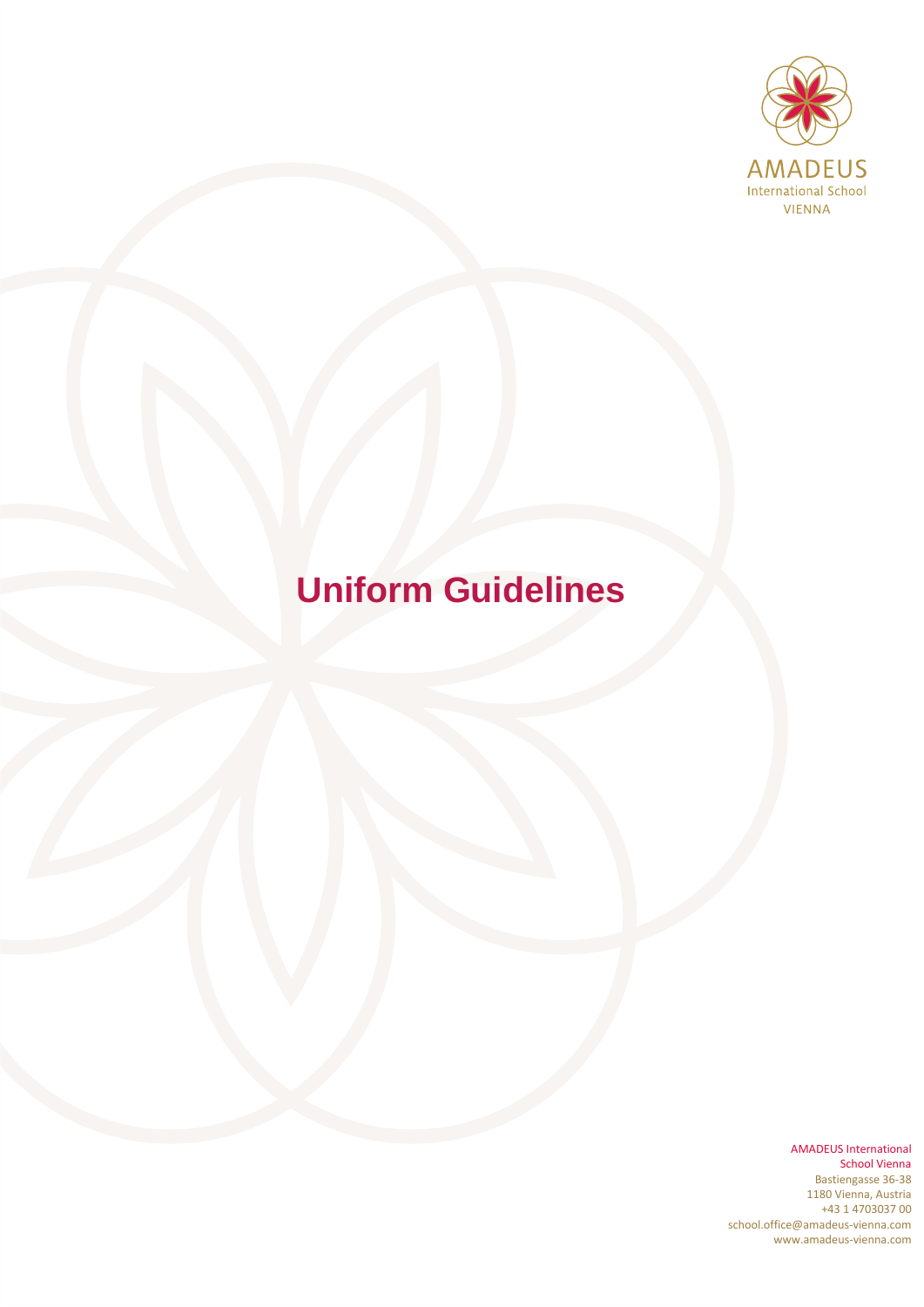## **Whole School**

**Minimum recommended number of items to ensure a neat and correct uniform can be worn everyday:**

5 x Polo shirt 1 x formal skirt or dress pants 2 x Pullover, cardigan, or hoodie 1 x scarf or tie 3 x trousers, skirts/skorts 1 x blouse or dress shirt 1 x blazer

The **festive uniform** is required to be worn weekly on school assembly days, on the first and last day of each term and other whole school special occasions.

### **Primary School, Early Years 1 to Grade 5**

#### **Day Uniform**

#### One of:

- ❖ EYs1 -EYs3 only option of School Navy polo, with logo
- ◆ School white polo long sleeved, with logo
- School white polo short sleeved, with logo

## One of:

- ❖ School red shorts
- ❖ School red cargo trousers
- ❖ School red straight trousers
- ❖ School red skort, with logo
- ❖ School red pinafore dress, with logo

#### One of:

- School navy hoodie, with logo
- ❖ School navy long sleeved V-neck pullover, with logo
- ❖ School navy sleeveless V-neck pullover, with logo
- ❖ School navy cardigan, with logo

#### Footwear:

- ❖ Indoor shoes
- ❖ Plain **black** outdoor shoes
- ❖ Plain navy or white socks, or navy tights

#### **Festive Uniform (required at weekly assemblies, first and last days of school and events)**

- ❖ School formal shirt or blouse, with logo
- ❖ School formal tie or scarf, with logo
- ❖ School formal pullover or cardigan, with logo
- ❖ School red straight trousers or skort
- ❖ White socks or tights
- Black or navy leather shoes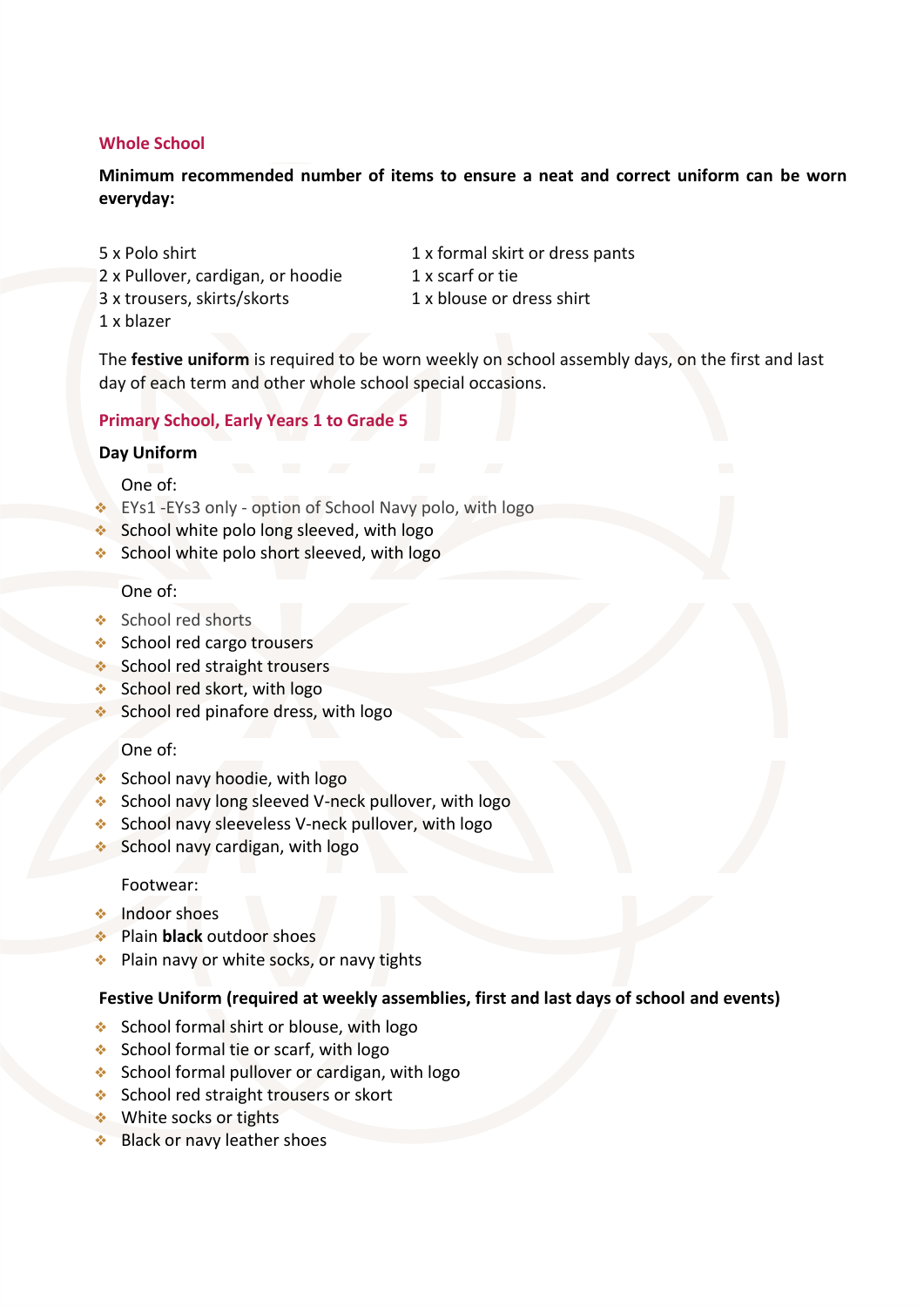## **Middle School, Grade 6 to Grade 10**

#### **Day Uniform**

### One of:

- ❖ School polo short sleeved, with logo
- ❖ School polo long sleeved, with logo

# One of:

- ❖ School navy trousers and shorts, with logo
- ❖ School navy skort, with logo

# One of:

- ❖ School navy hoodie, with logo
- ❖ School navy long sleeved V-neck pullover, with logo
- ❖ School navy sleeveless V-neck pullover, with logo
- ❖ School navy cardigan, with logo

### Footwear:

- ❖ Black or dark blue leather shoes (not trainers) -no additional colours or detailing
- ❖ Plain navy or white socks, or navy tights

# **Festive Uniform (required at weekly assemblies, first and last days of school and events)**

One of:

- ❖ School formal blouse and scarf, with logo
- ❖ School formal shirt and tie, with logo

One of:

- ❖ School navy long sleeved V-neck pullover, with logo
- ❖ School navy sleeveless V-neck pullover, with logo
- ❖ School navy cardigan, with logo

#### One of:

- ❖ School navy skirt, with logo, and navy tights
- ❖ School navy trousers, with logo, and navy or grey socks

# Compulsory:

- ❖ School blazer, with logo
- ❖ Plain black or dark blue leather formal shoes (no additional colours or detailing)